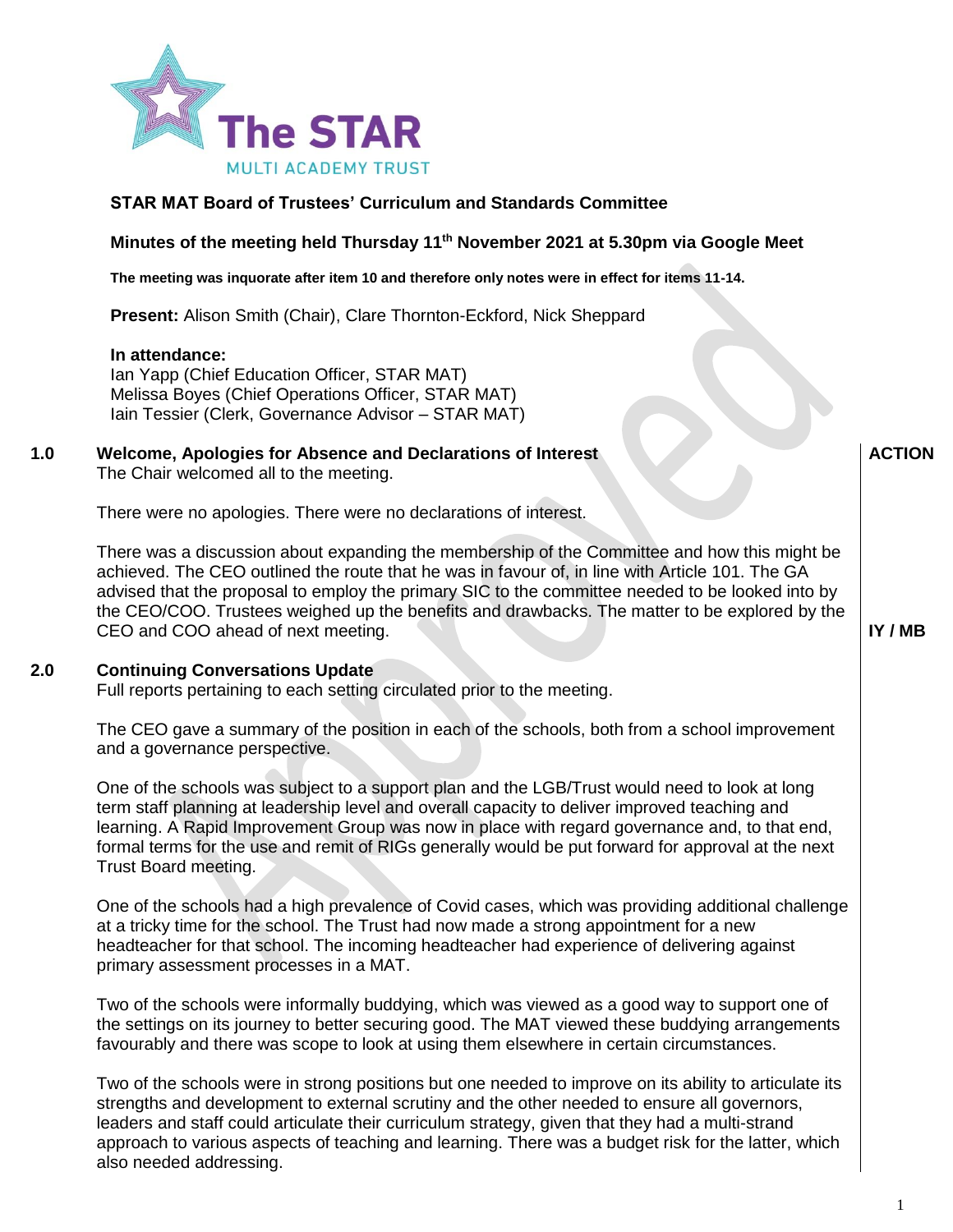One of the schools was flagged as governance journeying from amber to red – issues around capacity and resilience, challenge, support and active governance were to the fore. The interim headteacher knew the school well but there were concerns about the local ability to deliver on recruitment and panel processes. The Chair and the GA outlined issues. The school had been unable to recruit to a DHT post. There were mission critical decisions to be made re: leadership. Further discussions on boosting governance capacity followed.

The CEO outlined the various strengths of remaining settings and where growth and expansion were likely to take place in coming years.

#### **3.0 Attendance Report**

Early autumn absence data had been shared with Trustees prior to the meeting.

3.1 The CEO noted an erratic picture due to the ongoing Covid situation. The Trust would wait and see what statutory reporting would be required come year end. Trustees were not sure whether anyone could read too much into the data at this point given the turbulent picture in schools.

#### **4.0 Data Reports**

Evaluations for each setting and a primary and secondary evaluation had been circulated prior to the meeting. These replicated reports submitted to Trustees in the summer. The Committee had also received a copy of the primary assessment calendar.

- 4.1 The primary schools would be using FFT tracking going forward and making use of their analytics tools. The CEO saw this as a positive step forward for the Trust.
- 4.2 Secondary FFT data had just been released. The Trust was looking for a commonality of reporting at LGB and committee level. 2021 data was just a point in time and it was more important to look at destination data and NEET. From that perspective, the picture was really impressive in both secondaries.

#### **5.0 Education Risk Register**

An updated risk register had been circulated prior to the meeting. Trustees had also been given an update on the support plan in place for one of the settings and the SIC/SIP deployment days for the year ahead.

The school with the support plan was being re-categorised internally as a 4. There was now firm evidence to suggest that school was RI. The support plan was updated and reviewed every week – beyond that it was a live and interactive document. The CEO gave further details on the logistics of delivery of the support plan. This had been an intense process and had resulted in a small proportion of staff resigning. Teaching and learning rigour and expectations had been heightened to a level they perhaps had not seen before, but expectations were now clear.

How had the headteacher responded? Very well. They were now full understanding of the school's position. Was this process revealing of leadership capacity? Yes to some extent. The MAT had identified the risk and was working through a process to improve the school. The MAT was putting intervention in place so as to show external scrutiny that they had the capacity to support a school in challenging circumstances. Where there any safeguarding concerns? None identified. What about pupil standards? Outcomes at previous external data (2019) were good but it was clear that teaching and learning needed to be improved. The RIG was now in place, meeting fortnightly, to check on the impact of the support plan. Would Trustees still see headlines? Yes. What about the SDP? Whilst there is an SDP, this has now been superseded by the support plan which is actively monitored by the RIG.

How was the new SIC getting on? Shan had made a fantastic start and was already adding real value. The SIC would be delivering some inspection training ahead of the Kate Rowley visit on the 8<sup>th</sup> of December. The SIC was supporting peer reviews and deliver of EYFS strategy.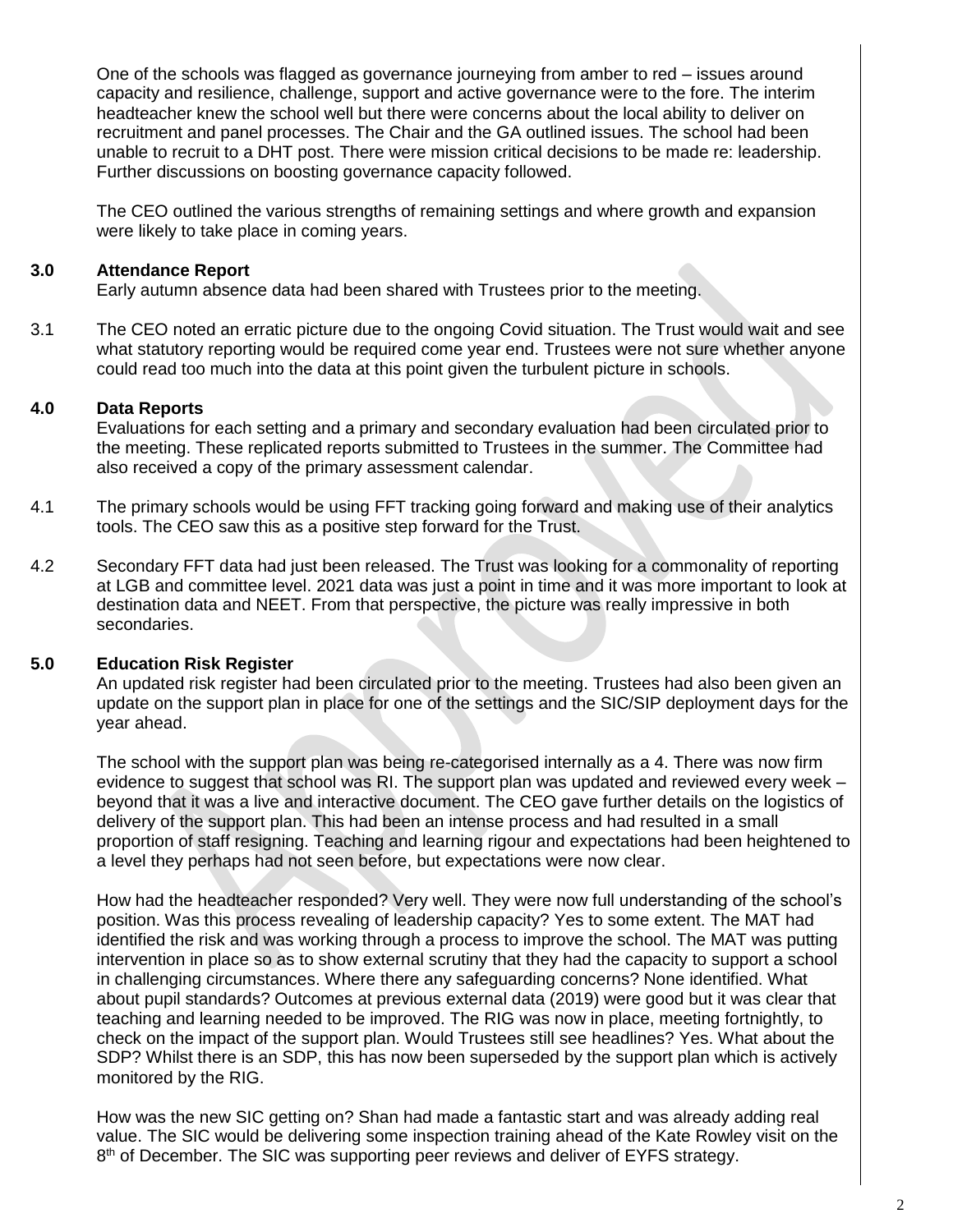#### **6.0 Church Schools**

The Church Distinctiveness Group meeting minutes had been shared with Trustees. Committee had also received the Church Schools' risk register, the CDG advisory report and an amended School Improvement Strategy with regards the Church School.

Church Schools on a page would be delivered at next full Board meeting.

The CEO noted the Chair's requested amendment to school improvement strategy.

#### **7.0 Impact on Provision from Strategic Initiatives**

7.1 The CEO noted that it was too early in the year to report on this or make comment.

#### **8.0 Impact from the Use of Premiums**

8.1 This item was carried forward to next meeting as reports from headteachers were just going to the November round of LGB meetings. The CEO would provide reports on this ahead of next meeting.

#### **9.0 Curriculum Update**

The CEO would update Trustees at the Spring term meeting.

Curriculum groups had now reformed having started work in 2019 and then seen that become more dormant due to the pandemic. The operational complications of Covid in schools had prevented a swift return but matters had been discussed at heads' group and the Trust would look at priority areas.

Could these meetings be done virtually? A Trustee was concerned that the Trust was not really progressing this curriculum development work at the necessary pace. Covid was of course a factor but it would remain so and therefore could no longer be viewed as a limiting issue. Progress had to be made. The CEO acknowledged the Trustee's points. He reflected further and more specifically on the operational difficulties but assured Trustees that post-Christmas the groups would start to deliver against strategic plans. The digital technology group, for example, was already meeting and others were at a planning stage ahead of formally recommencing.

#### **10.0 Safeguarding Update**

Cayte Mulhern had provided an update on developments since matters were discussed at last Full Trust Board meeting.

From the SCR audit there was a strong recommendation to move to an online platform. The proposal had been to move to SCR Tracker and this had been given the green light by the working group looking at this. Cayte Mulhern would have overview of the traffic light system it offered. The system was good because it allowed the Trust to interrogate data and it was also a one-stop shop for DBS checks etc.

The Chair was interested to hear about the ongoing response to the review from an RSE perspective at future meetings.

*Nick Sheppard left the meeting. The meeting was now inquorate but continued on an inquorate basis. The Clerk continued to take brief notes.*

#### **11.0 Website Compliance Overview**

Audit reports shared prior to the meeting.

The Trust was seeking to procure a new provider to support a new MAT website and content provision. The executive would seek Trustee approval of the plans for the website. The CEO reflected on a clunky website where information was present but not always easy to see and/or access. There was a discussion on website compliance generally and how to improve the content and quality of school websites.